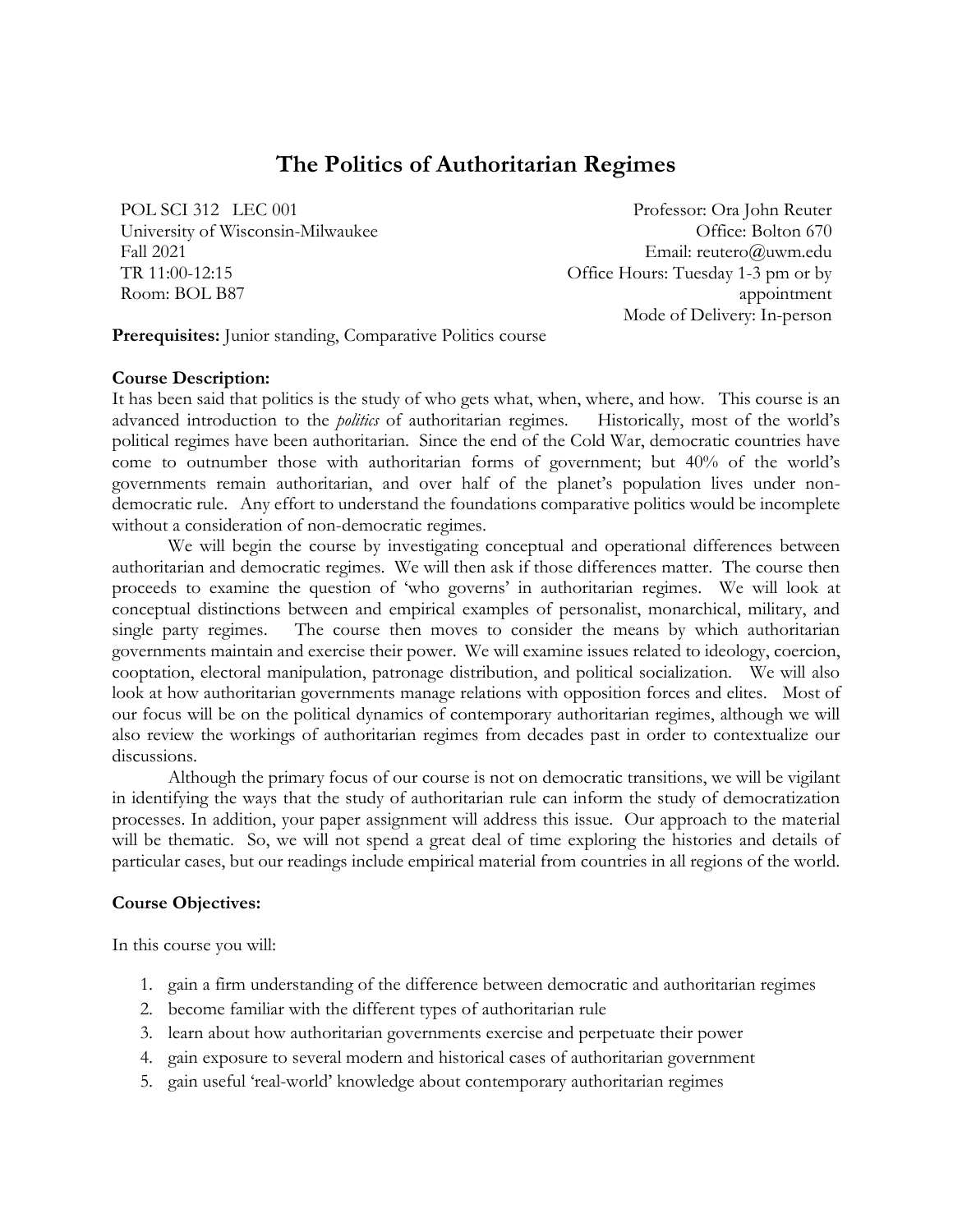6. use the analytic toolkit of social science to examine why we observe certain political outcomes in authoritarian regimes

# **Requirements:**

- 1) Attend class sessions and participate
	- The format of this class will be discussion. Your participation includes both attendance and engagement in class discussion.

I will lecture at times, but most of our class time will be spent discussing the themes and arguments presented in our readings. Everyone should be ready to contribute something in every class. Your comments need not dazzle every time. Often times, the most productive contributions to class discussions are questions. If you don't understanding something in the readings, say so. The authors we read are not perfect; their prose may not always be clear and their arguments will never be bulletproof. Speak up and air your grievances if you are confused. We will all be better for it and you will be rewarded come evaluation time.

Attendance is mandatory. Our class is small, and therefore, you cannot free ride on your fellow classmates. Your absences will be noticed by all and have a palpable impact on our sessions. Each unexcused absence will result in the reduction of your attendance grade by 1/3 of a letter grade. Absences will only be excused for documented illness, family crises, religious observances etc.

Late Policy: You are expected to arrive to class on time unless you have a valid excuse. It is disruptive and disrespectful to arrive to class late. If you are not present when I take roll at the beginning of class, you will be marked as absent for the day unless you have a documented excuse for your tardiness.

Your class participation grade will be based upon three equal components: 1/3 will be based on reading quizzes (see below), 1/3 will be based on participation in class, and 1/3 will be based on attendance.

2) Complete assigned readings before the date indicated on the syllabus

In order to participate effectively in discussion, you will need to have done the required readings for that day. Much is expected in terms of reading, but you are up to the task.

On most weeks I will post on CANVAS a short list of questions that you should keep in mind while doing the readings. These questions will help facilitate discussion on a given reading. On some, but likely not all, class days we will begin class with a short quiz. These quizzes will contain one question drawn from that week's questions. Grades of "check" or "check-minus" and "unsatisfactory" will be assigned.

# 3) One quiz: The Geography and History of Authoritarianism

No, this is not high school. But in order for you to engage knowledgably with our material, it is important that you have a firm 'real-world' grasp of our subject matter. This early semester quiz will push you to acquire that grasp.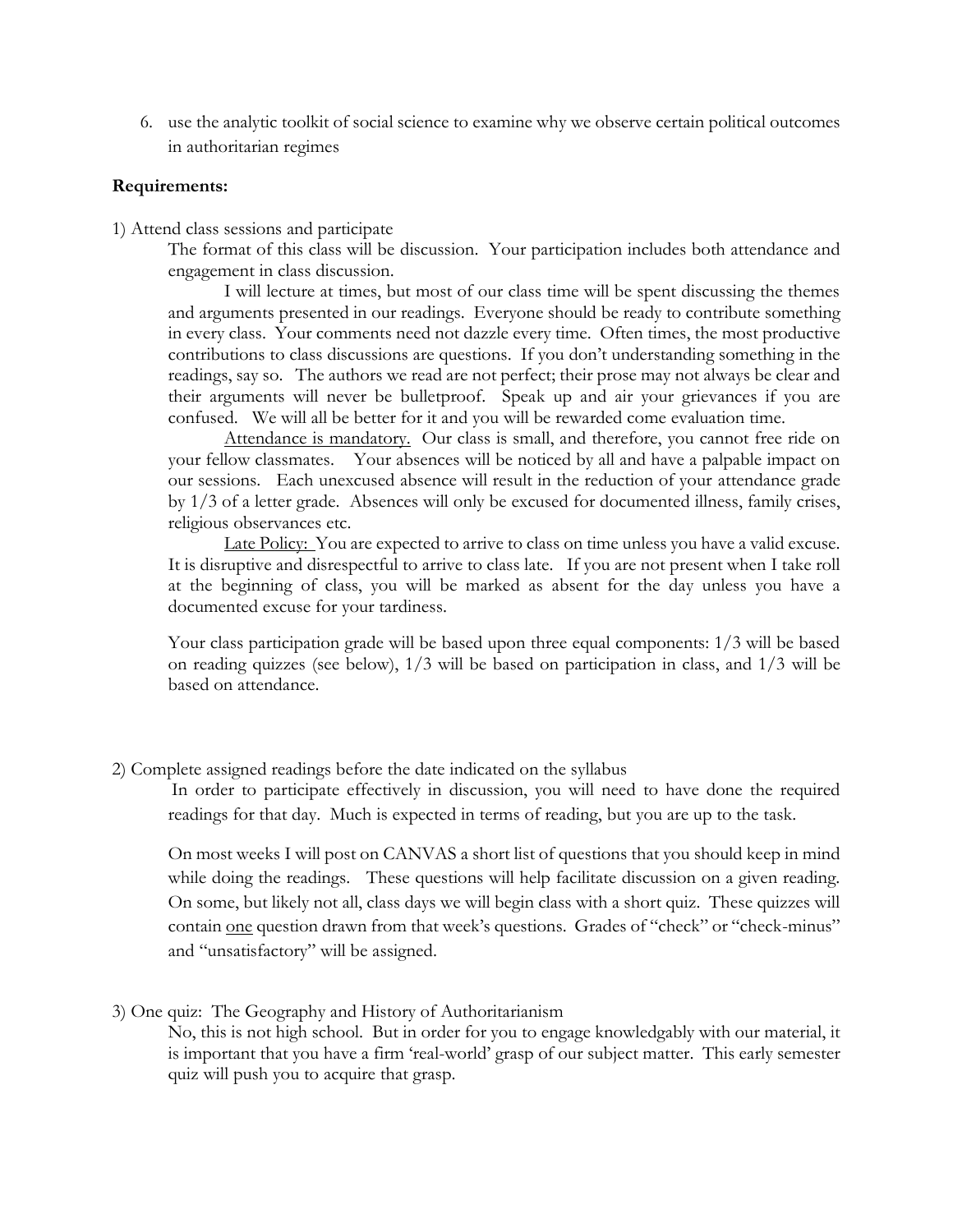4) Two 2-4 page reaction papers/presentation

Over the course of the semester, you will write two reaction papers on a reading (or readings) of your choice from a class session.

These papers should have three components:

1) The paper should briefly (one paragraph) sum up the main argument made by the author and the evidence provided.

2) It should contain an evaluation and critique of the author's argument and evidence. Does the author's argument make sense? Why or why not? Does his evidence (if any) comport with his/her argument? Why or why not? Do you know of other evidence that undermines (or supports) the author's argument? Does one of the other readings for that day offer a perspective that is discordant with the perspective offered by the author? This section should constitute the lion's share of the paper.

3) The paper should conclude with some questions for the class that flow from your evaluation/critique.

You will give a short 5-minute presentation on your paper to kick off our discussion of that reading. Your questions should help us in our discussion.

Each week we will determine who will write reaction papers for the following week. I will ask for volunteers.

All papers are due on the day that we cover the reading in class.

4) One Mid-Term Quiz—October 21

5) Prepare for and participate in our in-class debate--- December 6

For this debate, the class will be divided into four teams. In order to prepare for this debate you will be required to prepare a 1-page 'position paper' that lays out why you think the position you are defending is the correct one and why the opposition position is incorrect. This individual position paper is due by email on November 30. You will also be required to meet with your debate team once outside of class. More specific instructions will be distributed in the weeks prior to the debate.

6) One Final Paper

Your most important assignment in this class will be a 15-30 page research paper. In this paper, you will undertake original research on a topic within one of the following three themes:

1) How some aspect of authoritarian rule affects democratization or regime change. Aspects of authoritarian rule that we will examine in this class include the existence of ruling parties, the maintenance of legislatures, the role of the military, the use of elections, control of the media, repression, coercion, electoral fraud, political socialization, and patronage.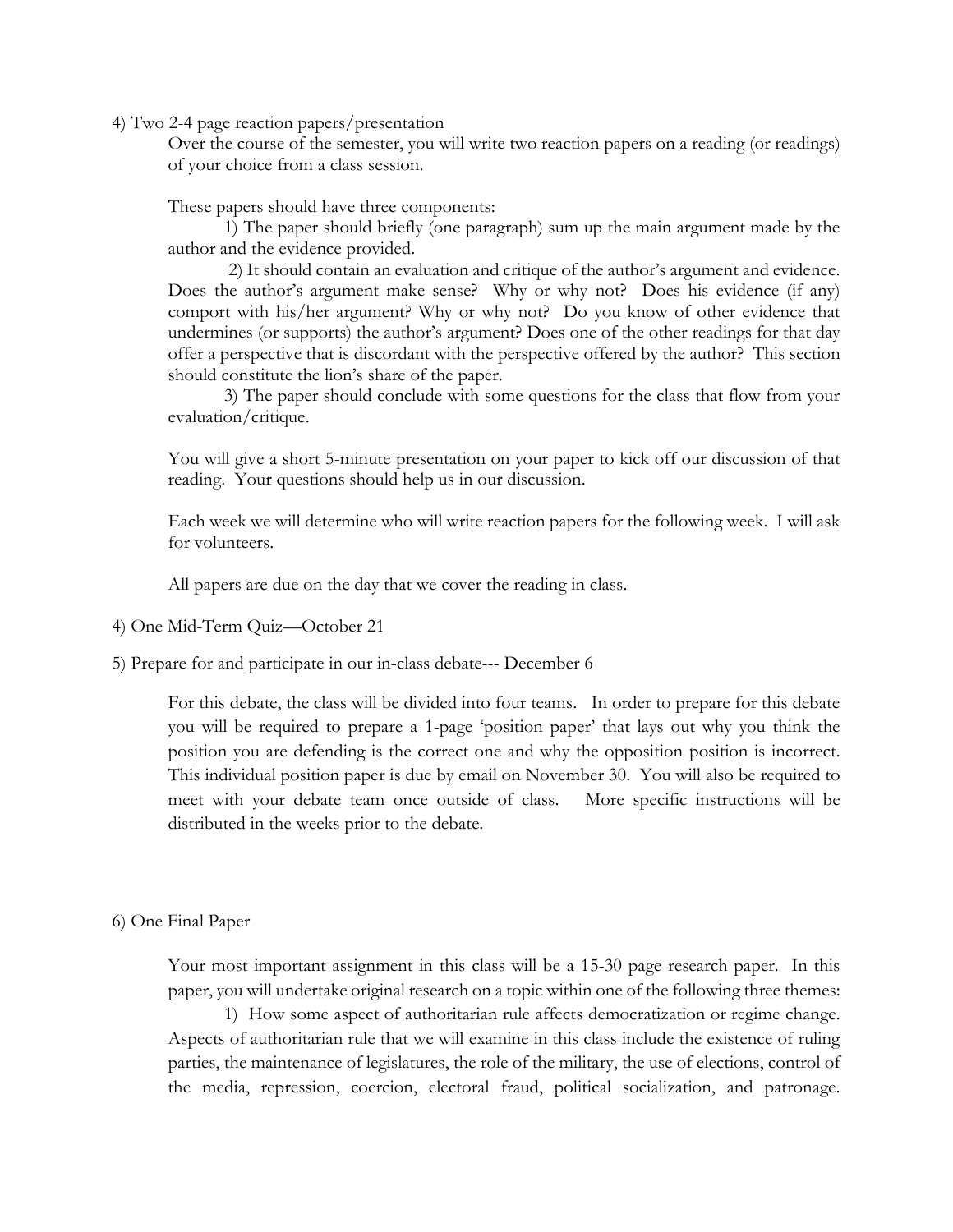Authoritarian regimes vary along all of these dimensions. Under this theme, your paper would examine how one of these aspects affects regime change or democratization.

2) How some aspect of authoritarian rule affects policy or political outcomes (aside from democratization). Under this theme you might examine how one of these aspects affects the prevalence of protest or violence in authoritarian regimes. Or you might examine how it affects economic growth, development, social spending, or human rights.

3) The causes of some aspect of authoritarian rule. So, for example, you might ask: why do some authoritarian regimes regimes have legislatures? Why do some regimes engage in electoral fraud? Why are elections held in some regimes, but not in others? The comparison set should be other authoritarian regimes.

The research paper should contain an argument and evidence for that argument. In September and October we will discuss the methods for writing a research paper in more detail. I will distribute an extensive list of example topics. On October 19, I will ask each of your to submit a topic along with a preliminary outline. On November 23, you will be required to submit a written five-page progress report on your research (or paper draft), along with a list of sources. Both of these intermediary steps will be graded.

The full final version of the paper will be due by email on December 16.

### **Evaluation Scheme for Undergraduate Students:**

Class Attendance and Participation: 25% Geography Quiz: 5% Reaction Papers: 15% Mid Term Quiz 15% Debate Paper/Participation: 5% Final Paper 35% (5% is based on topic and outline, 10% is based on progress report and 20% is based on final paper)

### **Late Assignment Policy**

All assignments are due on the assigned date. Response papers are due on the day that a reading is covered in class. I do not accept late assignments. Exceptions are made only in the most severe and extraordinary circumstances.

### **Required Texts for Purchase:**

Kapuscinski, Ryszard.1983. *The Emperor: Downfall of an Autocrat.* London: Harcourt.

### **Other Readings:**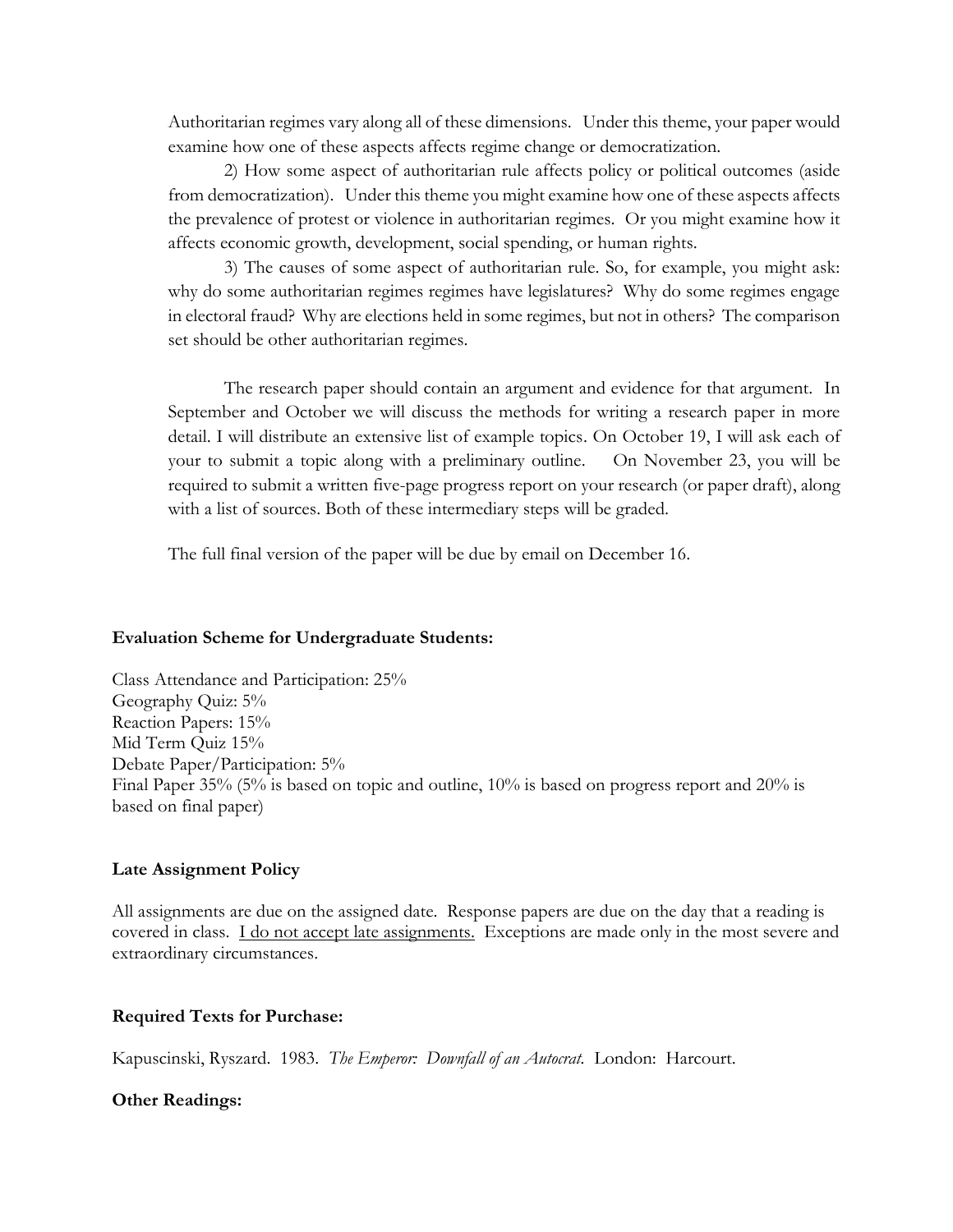Other required readings can be accessed either through our CANVAS site (except for the graduate article readings which can be accessed through UWM libraries). The suggested readings are not required, but are listed for your own further study. See the exception for graduate students.

# **Expected Time Commitment:**

This is a three-credit course, so the expected time commitment from students is approximately 144 hours. Students will spend 36 hours in class over the course of the semester Approximately 50% of the remaining time will be spent preparing for class by doing assigned readings and reviewing previous lecture notes. A further 10% will be spent preparing for quizzes and exams. Students should expect to allocate the final 40% to writing response papers and their final paper.

# **Academic Honesty:**

All assignments and activities associated with this course must be performed in accordance with the University of Wisconsin-Milwaukee's academic misconduct policy. Plagiarism will not be tolerated in this course and any plagiarism on any assignment will result in a failing grade for the course. *When in doubt, cite.* If you have questions about attribution, please see me. I am here to help! More information is available at http://www.uwm.edu/acad\_aff/policy/academicmisconduct.cfm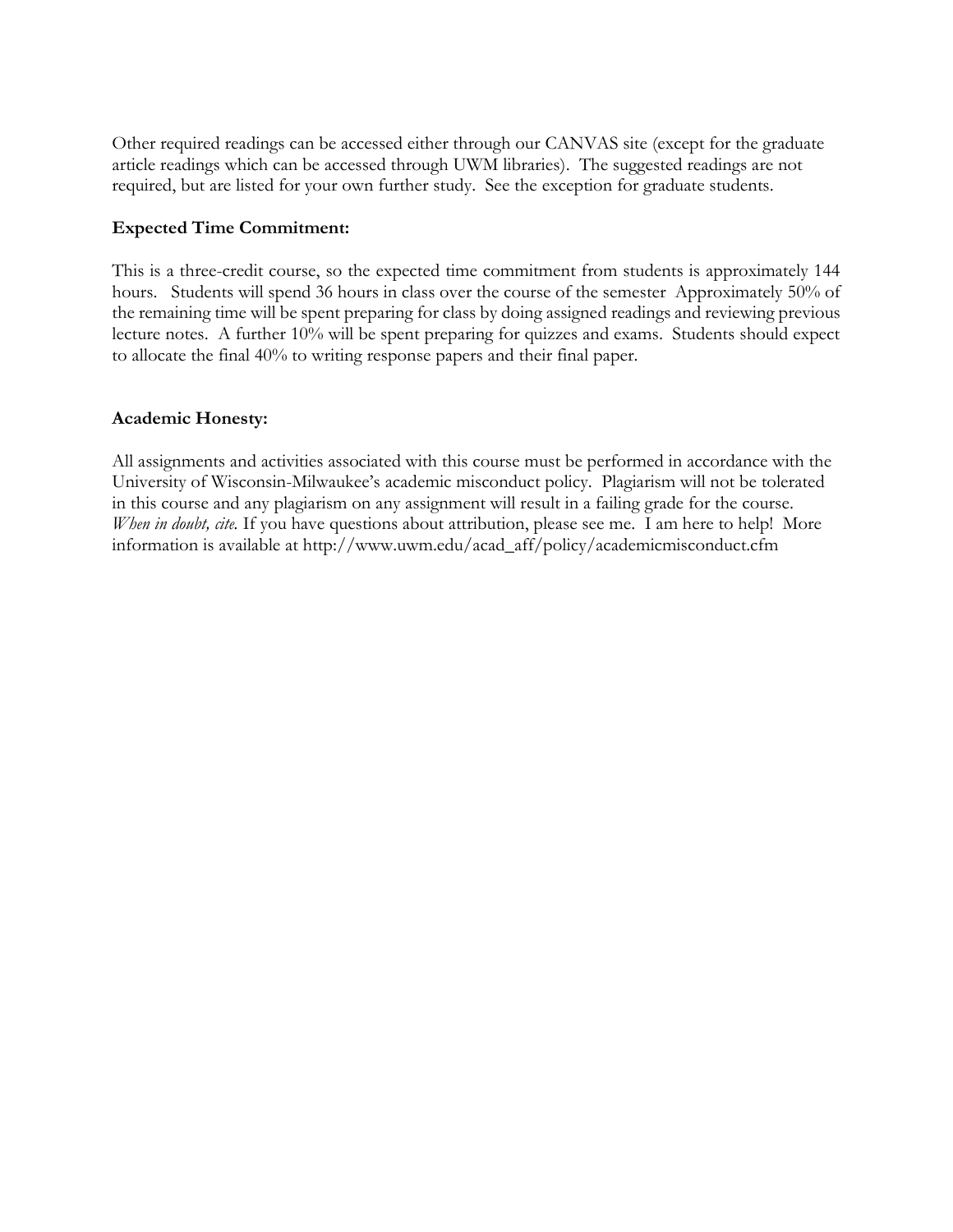# **PART I-WHAT IS AUTHORITARIANISM?**

# **September 2—Introduction and Overview**

**September 7—What is at stake?** The state. Liberty and equality. Guardianship. Are citizens capable of governing themselves? Do citizens know their own preferences?

Required:

Dahl, Robert. 1989. *Democracy and its Critics.* Chapter 4-5 (ONLY). No need to read Chapter 6-7 in PDF.

Suggested:

Held, David. 1987. *Models of Democracy.* pp71-89

Hobbes, Thomas, *Leviathan*, Introduction and Chapters 1-7, 10-22, 24, 28-31.

Locke, John, *Second Treatise of Government*. Chapters 1-19.

**September 9—What is an authoritarian regime?** Concepts. Democracy: authoritarianism's modern rival.

Required:

Philippe C. Schmitter and Terry Lynn Karl. 1991. "What Democracy Is…and Is Not," *Journal of Democracy*. 2(3): 75-88

Zakaria, Fareed. 1997. "The Rise of Illiberal Democracy." *Foreign Affairs* 76(6): 22-43.

Suggested:

Dahl, Robert. 1971. *Polyarchy.* Chapter 1-2, pp. 1-33

Fukuyama, Francis. 2004. "The Imperatives of State-Building." *Journal of Democracy* 15, 2: 17- 31

**September 14—Geography, Facts, Trends, Data!** How do we know an authoritarian regime when we see one? Does it matter how we define democracy? Waves of democratization? Introduction to classifying authoritarian regime types. Geographic distribution of authoritarian regimes.

Required: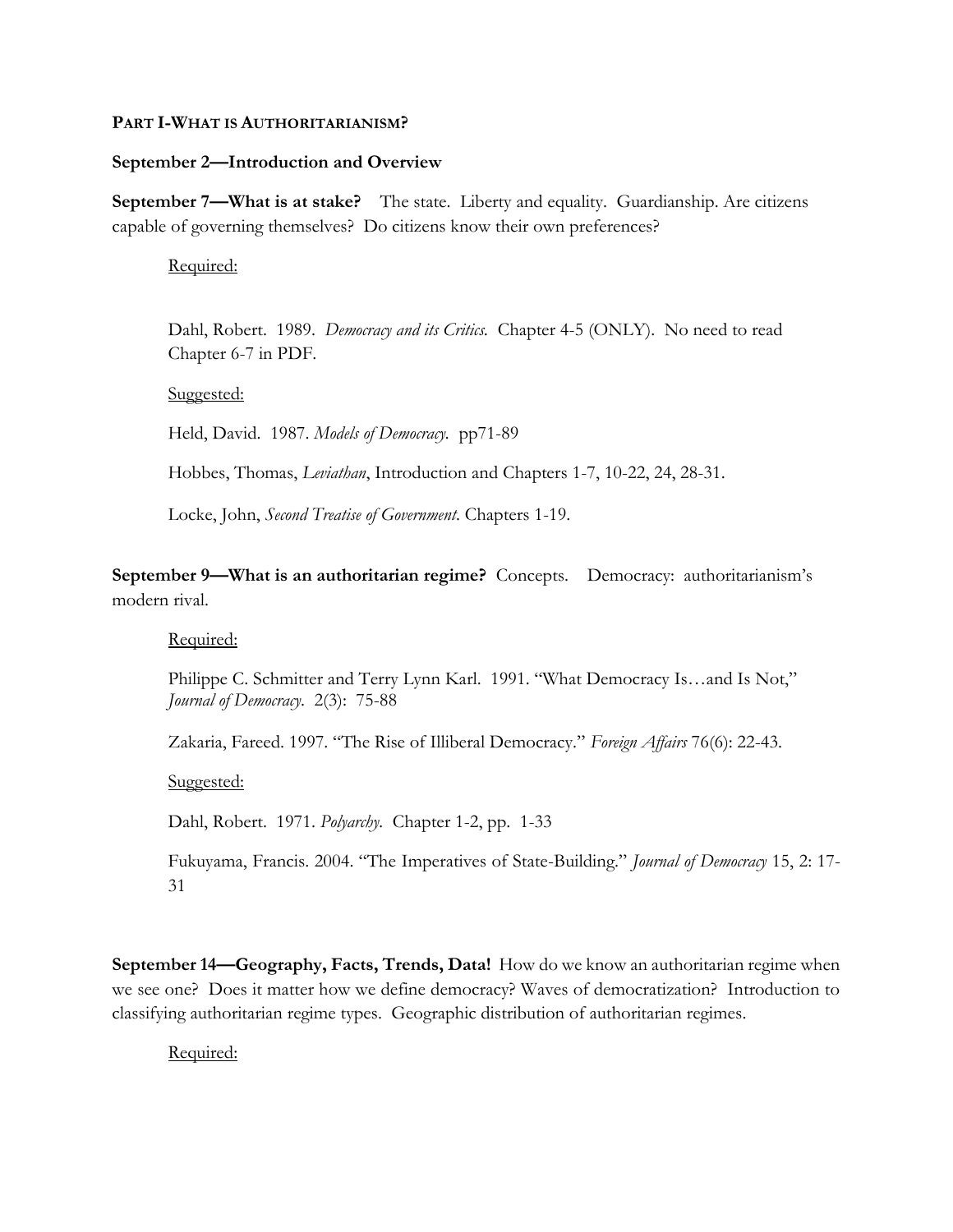Review Main Points in Varieties of Democracy 2021 Annual Report (pp 9-39)

[https://www.v-dem.net/media/filer\\_public/74/8c/748c68ad-f224-4cd7-87f9-](https://www.v-dem.net/media/filer_public/74/8c/748c68ad-f224-4cd7-87f9-8794add5c60f/dr_2021_updated.pdf) [8794add5c60f/dr\\_2021\\_updated.pdf](https://www.v-dem.net/media/filer_public/74/8c/748c68ad-f224-4cd7-87f9-8794add5c60f/dr_2021_updated.pdf)

Read pgs 16-30. In particular, familiarize yourself with the maps and charts provided here.

# Suggested:

Freedom House. Freedom in the World Annual Report. https://freedomhouse.org/report-types/freedom-world

"Democracy and Dictatorship Revisited" 2009. Cheibub, Jose, Jennifer Gandhi, and James Vreeland. *Public Choice.* Pp67-90

**September 16—Authoritarianism's Consequences Part 1** Effects of authoritarian rule on economic outcomes. Economic Growth. Development. Property Rights. Credible Commitment.

# Required:

Olson, Mancur. 1993. "Dictatorship, Democracy, and Development." *American Political Science Review* 87 (3): 567-576.

North, Douglas and Barry Weingast. 1989. "Constitutions and Commitment: The Evolution of Institutions Governing Public Choice in Seventeenth-Century England," *The Journal of Economic History.* pp 803-819 (Just skim 819-832 to understand the main effect of the Glorious revolution reforms. )

# Suggested:

Baum, Matthew, and David A. Lake. 2003. ―The Political Economy of Growth: Democracy and Human Capital. *American Journal of Political Science* 4(2): 333-47.

Ross, Michael L. 2006. ―Is Democracy Good for the Poor. *American Journal of Political Science*  50 (4)

Przeworski, Adam, and Fernando Limongi. 1993. ―Political Regimes and Economic Growth. *The Journal of Economic Perspectives* 7 (3): 51-57.

# **September 21—Authoritarianism's Consequences Part 2** War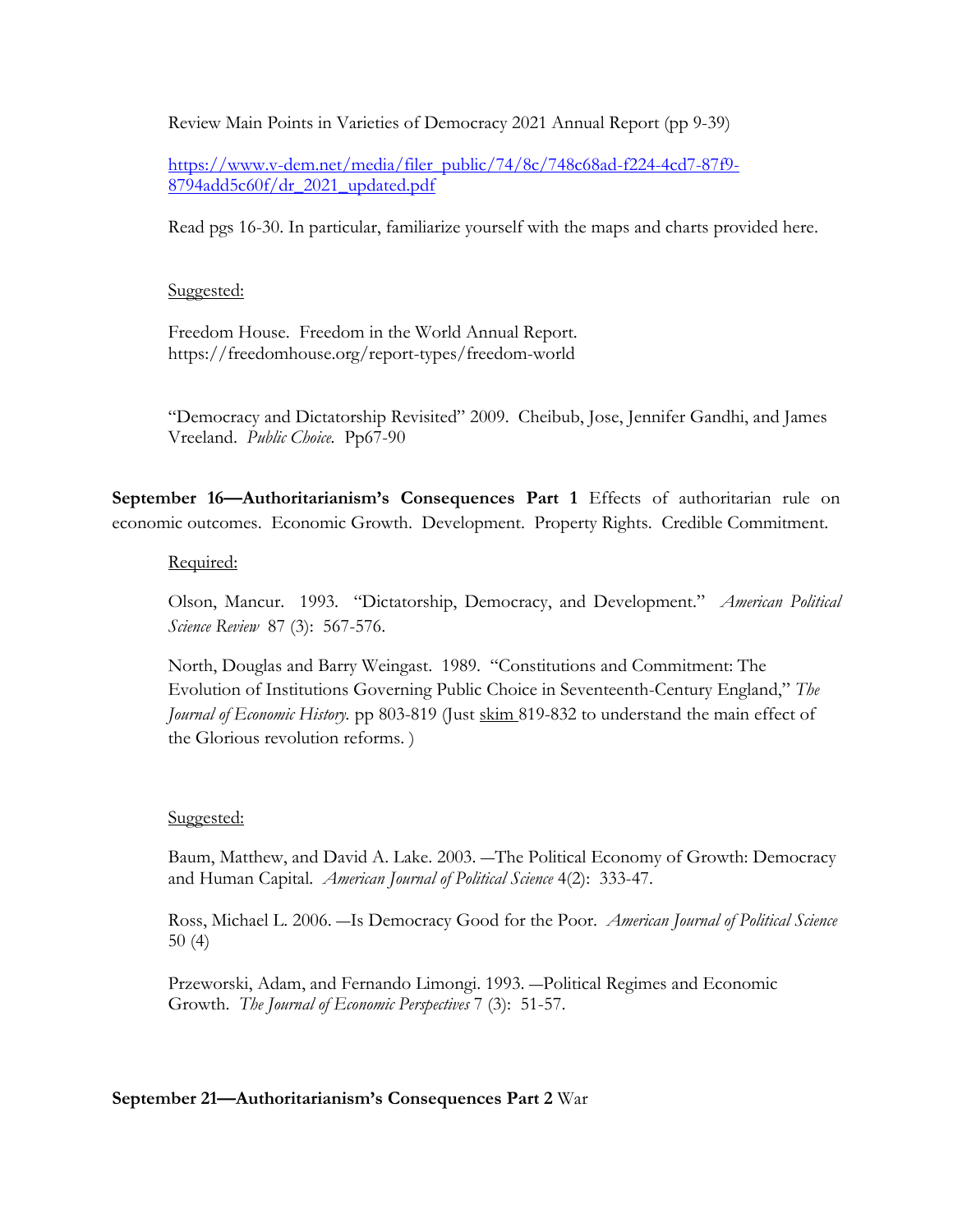# In Class Quiz: Geography of Authoritarianism

# Required:

Bruce Russett 1994. *Grasping the Democratic Peace* Chapters 1 and 2. pp 3-42

# Suggested:

Christian Davenport and David A. Armstrong II. 2004. "Democracy and the Violation of Human Rights: A Statistical Analysis from 1976-1996" *American Journal of Political Science* 48(3): 538-554.

Huntington, Samuel. 1968. *Political Order in Changing Societies.* Chapter 1, pp1-92 and 460-61

Reiter, Dan and Alan Stam. 2003. Democracies at War. Chapter 2

# **PART II: WHO GOVERNS IN AUTHORITARIAN REGIMES?**

### **September 23—Personalist Regimes** The foundations of one-person rule.

# Required:

Kapuschinski, Ryszard. 1983 *The Emperor: Downfall of an Autocrat*. 1-100

### Suggested:

H. E. Chehabi and Juan J. Linz. 1998. "A Theory of Sultanism: A Type of Nondemocratic Rule." In *Sultanistic Regimes*, eds. H. E. Chehabi and Juan J. Linz. pp 2-25

Gorlizki, Yoram and Khlevniuk, Oleg. 2006. "Stalin and his circle." In Ronald G. Suny, editor, *The Cambridge history of Russia*, Volume 3, pages 243–267. New York: Cambridge

Weber, Max. 1958. "The three types of legitimate rule". *Berkeley Publications in Society and Institutions*, 4 (1): 1-11.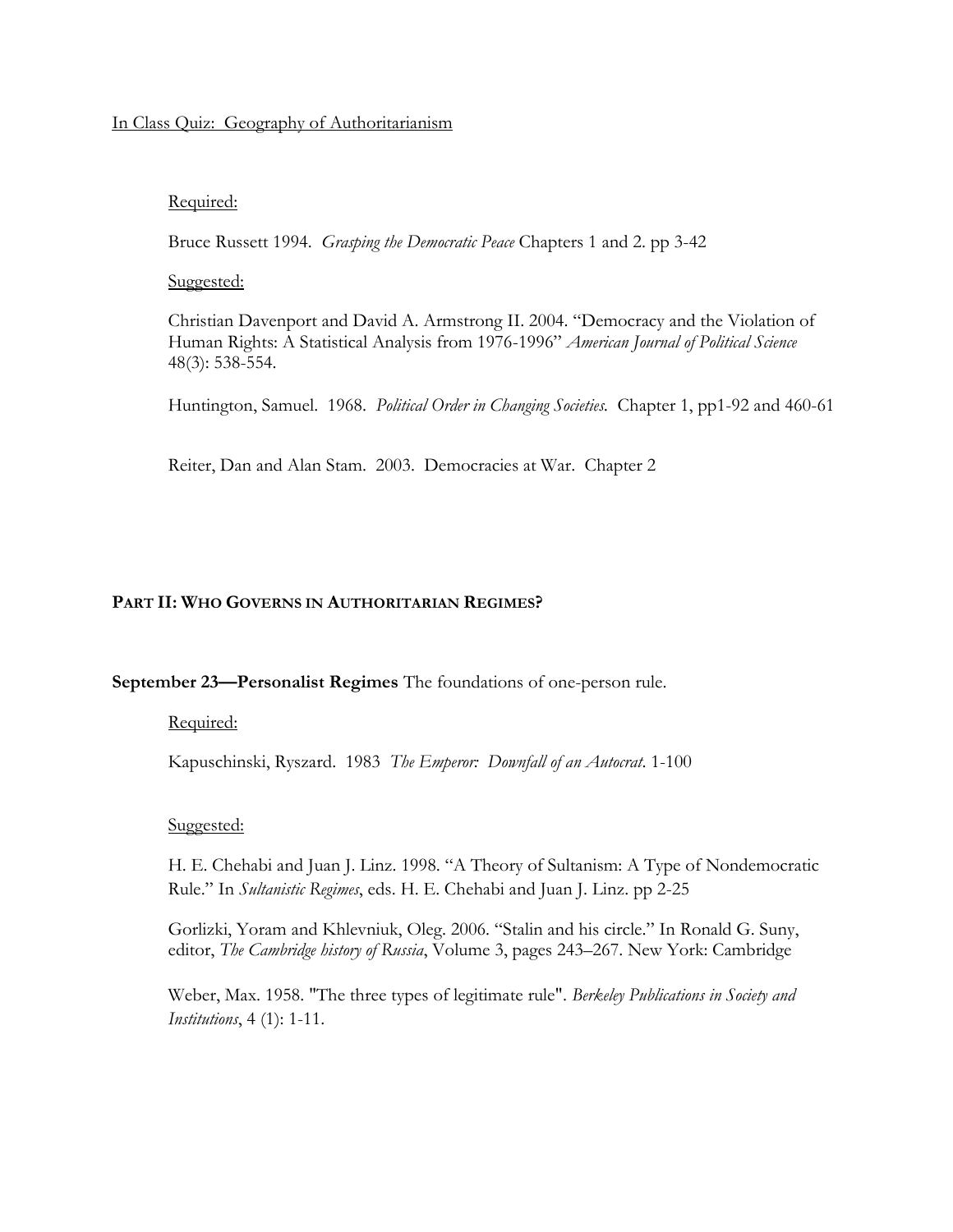# **September 28—Dynasties and Succession** Why do dictators hand power to family members?

# Required:

Brownlee, Jason. 2007. "Hereditary Succession in Modern Autocracies," *World Politics* 59(4): 595-638.

# Suggested:

Menaldo, Victor. 2012. "The Middle East and North Africa's Resiliant Monarchs" *Journal of Politics.* 74.3

Herb, Michael. 1999. *All in the Family: Absolutism, Revolution and Democracy in the Middle Eastern Monarchies.* Albany: State University of New Your Press, 1999.

# **September 30—No Class**

**October 5—Military Regimes Part 1** How does a military regime differ from other types of authoritarian regimes? Do military leaders have preferences that are unique from normal politicians? Are military regimes different from personalist regimes? Why are there so few military regimes in the world today?

### Required:

Geddes, Barbara. 1999. "What Do We Know About Democratization after 20 Years" *Annual Review of Political Science*, 2.

### Suggested:

Stepan, Alfred. 1989. *Rethinking Military Politics: Brazil and the Southern Cone.* pp3-29.

Biglaiser, Glen. 2002. *Guardians of the Nation? Economists, Generals, and Economic Reform in Latin America.* Chapters 1-3 (pp. 1-90).

**October 7—Military Regimes Part 2** Coups. Civil-military relations. Why are there so few military regimes in the world today?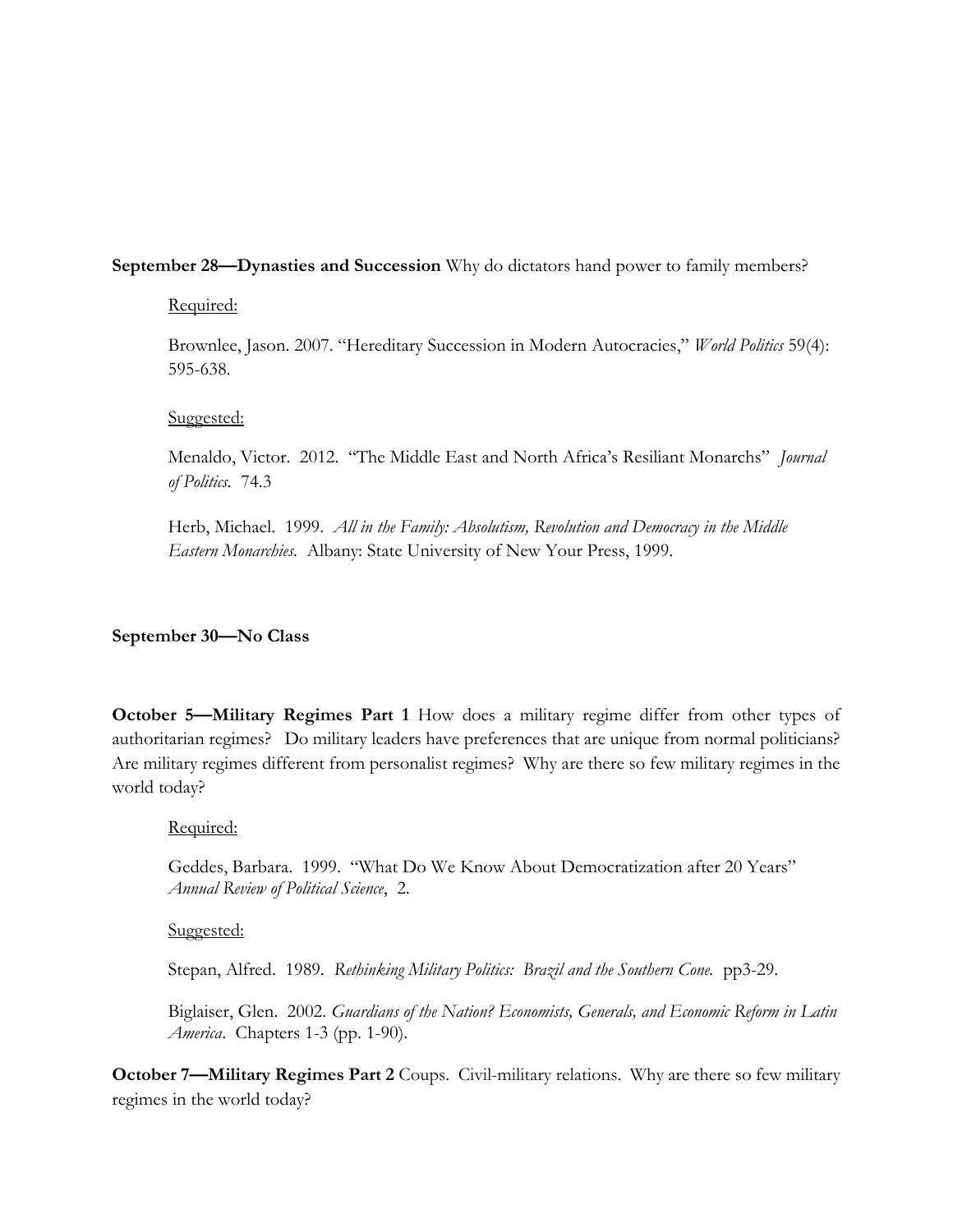### Required:

Marquez, Xavier. 2017. *Non-Democratic Politics*. Chapter 6.

Quinlivan, James. 1999. "Coup-Proofing: Its Practice and Consequences in the Middle East." *International Security.* 24(2).

#### Suggested:

Cook, Steven. 2007. *Ruling But Not Governing: The Military and Political Development in Egypt, Algeria, and Turkey*

Wright, Thomas C. 2001 "The Antirevolutionary Military Regimes" in Wright, Thomas C. 2001. *Latin America in the Era of the Cuban Revolution*. Westport: Praeger.

Nordlinger, Eric. 1977. *Soldiers in Politics: Military Coups and Governments.* Chapter 1 pp3-30

Samuel Decalo. 1973. "Military Coups and Military Regimes in Africa," *Journal of Modern AfricanStudies* 11(1): 105-127.

Brooker, Paul. 2009. *Non-Democratic Regimes: Theory Government and Politics.* Pp81-104

**October 12—Institutionalized Dictatorships: Ruling Parties** Is "institutionalized dictatorship" an oxymoron? Ruling parties. How does a ruling party in an authoritarian regime differ from a political party in a democracy? Parties as constraints on dictators. Elite cohesion. Are party regimes more long-lived than others?

### Required:

Brownlee, Jason. 2007. .*Authoritarianism in an Age of Democratization*. Selections

### Suggested:

Reuter, Ora John and Thomas Remington. 2009. "Dominant Party Regimes and the Commitment Problem." *Comparative Political Studies. 42(4).* 

Levitsky, Steven and Lucan Way. 2011. *Competitive Authoritarianism.* Selections

Langston, Joy. 2002. "Breaking Out is Hard to Do: Exit, Voice, and Loyalty in Mexico's One-Party Hegemonic Regime." *Latin American Politics and Society.* 44(3).

Svolik, Milan. 2012. *The Politics of Authoritarian Rule.* New York: Cambridge. Chapter 6.

Castaneda, Jorge. 2001. *Perpetuating Power: How Mexico's Presidents Were Chosen.* Introdution and pp 1-61.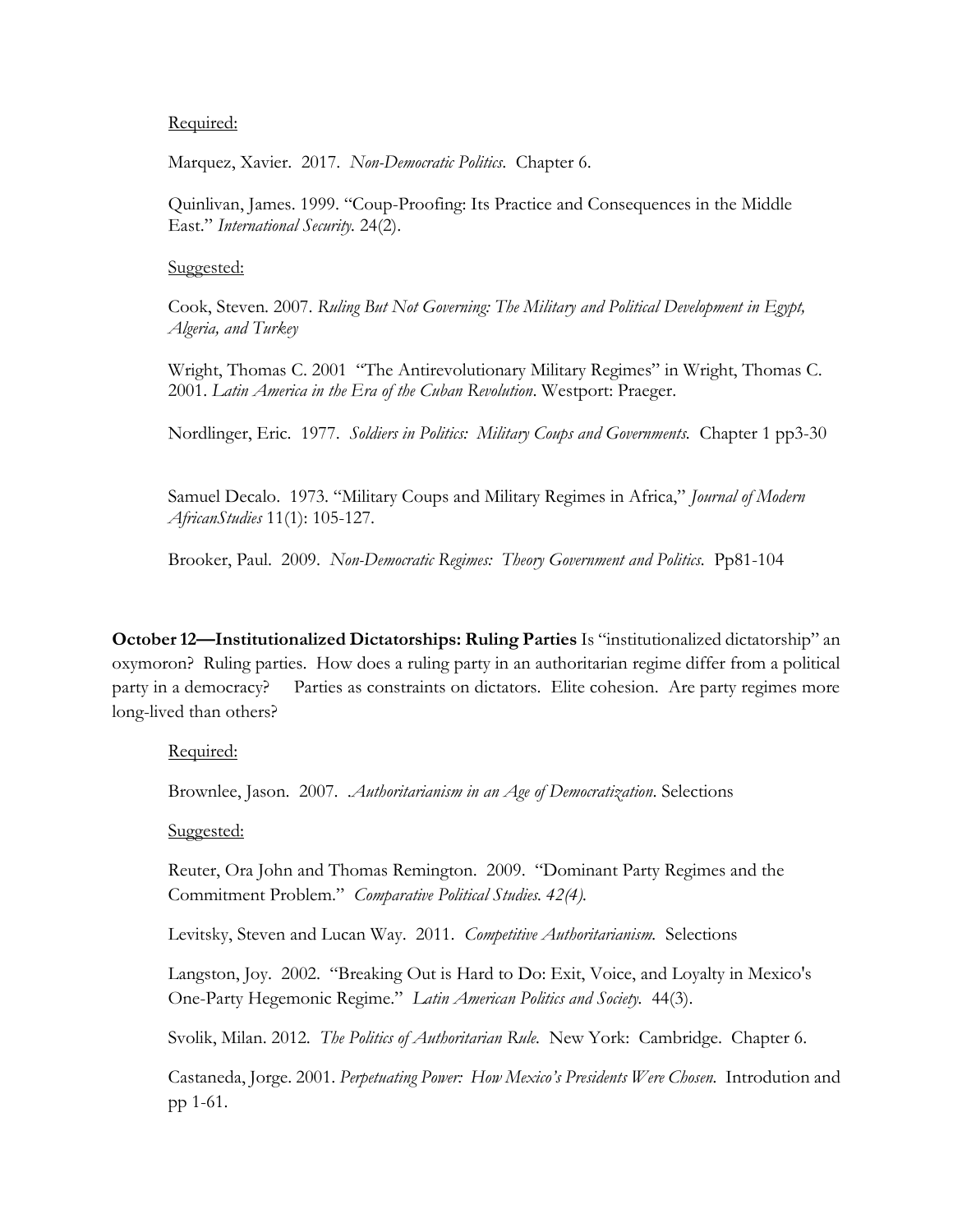Huntington, Samuel. 1970. "Social and Institutional Dynamics of One-Party Systems." in Huntington, Samuel and Clement Moore, eds., *Authoritarian Politics in Modern Society: The Dynamics of Established One-Party Systems*.

Smith, Benjamin. 2005. "The Life of the Party: The Origins of Regime Breakdown and Persistence Under Single party Rule" *World Politics* 57(3)

# **October 14: China: An Institutionalized Dictatorship**

# Required:

"The Party Goes On in China" *The Economist.* 28 May 2009

Li, Cheng. 2010. China's communist party-state: The structure and dynamics of power. In William A. Joseph, editor, *Politics In China*: *An Introduction*, pages 165–191. New York: Oxford UP.

**October 19—Totalitarianism** Communism. Totalitarianism. State planning of the economy. Life under communism

Required:

Linz, Juan. 2000. *Totalitarian and Authoritarian Regimes*. Chapter 2 pp66-100 ONLY

### Suggested:

"Beyond Patronage: Violent Struggle, Ruling Party Cohesion and Authoritarian Durability." (with Steven Levitsky) *Perspectives on Politics* 10, No. 4 (2012): 869-889

Juan Linz and Alfred Stepan. 1996. *Problems of Democratic Transition and Consolidation: Southern Europe, Latin America, and Post-Communist Europe.* pp 38-51

Chirot, Daniel. 1996. *Modern Tyrants: The Power and Prevalence of Evil in Our Age.*

Friedrich, Carl and Zbiginiew Brzezinski. 1965. *Totalitarian Dictatorship and Autocracy.*  Introduction.

### **October 21**—**Mid-Term Quiz**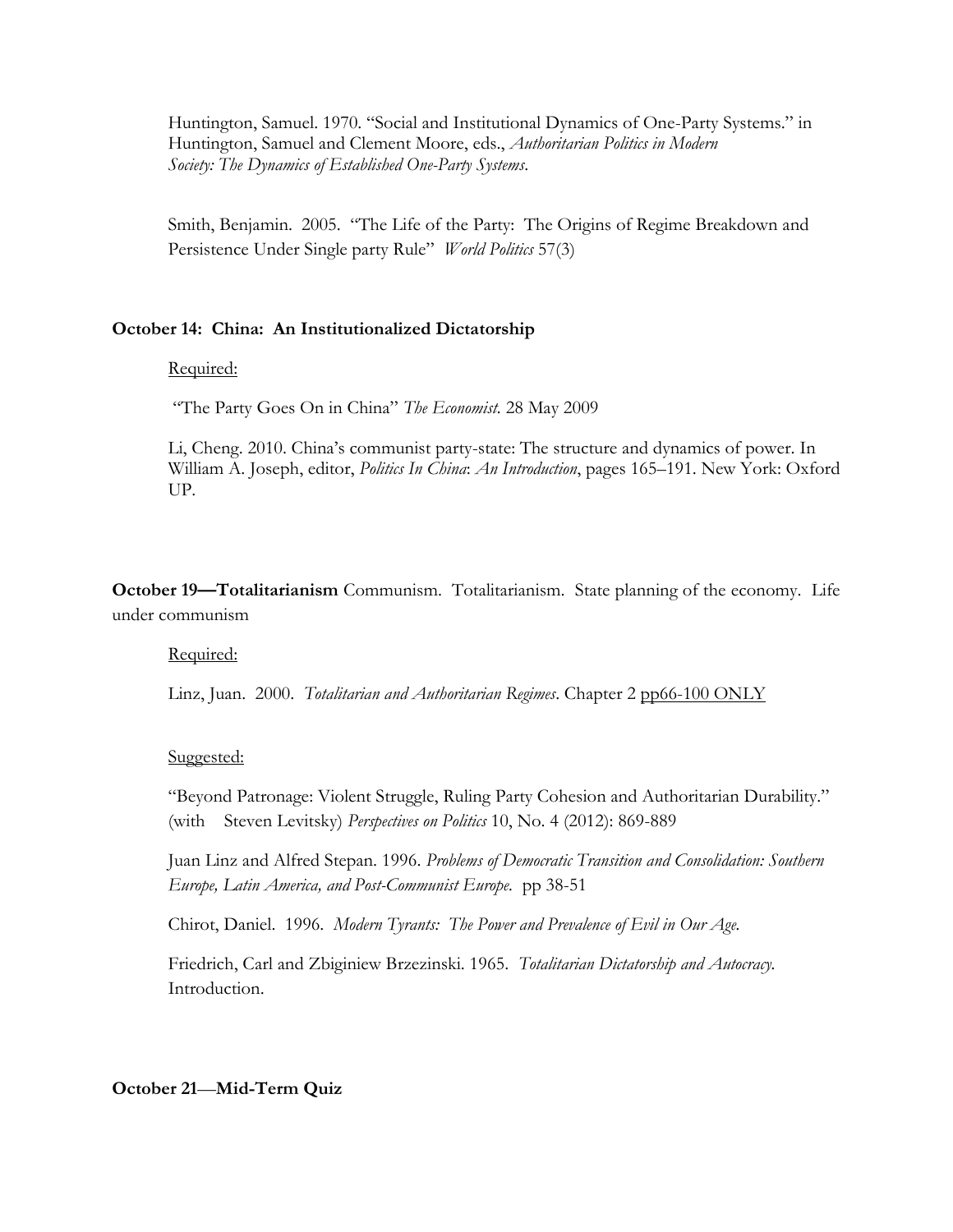# **October 26**—**Guest Presentation by Jingnan Liu**

### **PART III: HOW DO AUTHORITARIAN REGIMES GOVERN?**

**October 28—Ideology and Legitimacy** Does ideology matter? Revolutionary regimes. The erosion of ideology in modern autocracies? How do autocrats justify their rule?

#### Required:

Wedeen, Lisa. 1998. "Acting 'As If': Symbolic Politics and Social Control in Syria," *Comparative Studiesin Society and History*, 40(3): 503-523

Dukalskis, Alexander and Johannes Gerschewski. 2017 "What Autocracies say (and what citizens hear): Proposing Four Mechanisms of Autocratic Legitimation" *Contemporary Politics. Pg 1-10 ONLY*

**November 2— Repression** Why do authoritarian regimes coerce? Do some coerce more than others? Why? Stalin's Great Terror.

### Required:

McAuley, Mary. 1992. *Soviet Politics: 1917-1991.* Chapter 4

Frye, Timothy. 2021. *Weak Strongman: The Limits of Power in Putin's Russia.* Chapter 7

### Suggested:

Eva Bellin. 2005. "Coercive Institutions and Coercive Leaders," in Marsha Pripstein Posusney and Michelle Penner Angrist (eds.), *Authoritarianism in the Middle East: Regimes and Resistance*, pp. 21-41

Albertus, Michael and Victor Menaldo. 2012. "Coercive Capacity and the Prospects for Democratization." *Comparative Politics.*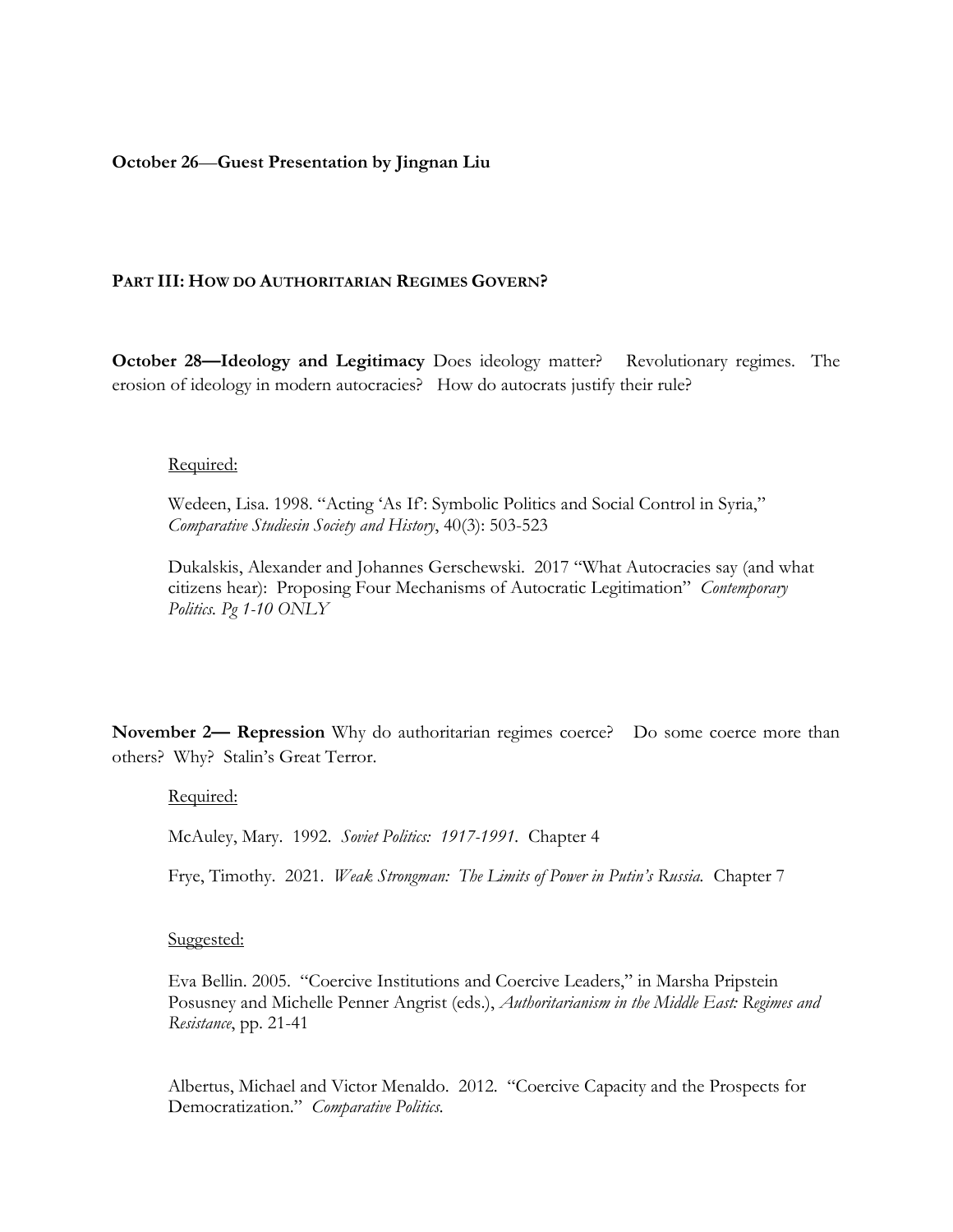Hoffmann *Stalinism. Essential Readings*. Oleg Khlevniuk, "The Objectives of the Great Terror, 1937-1938"

**November 4—The Media and Censorship** Does the popularity of some authoritarian rulers legitimate their rule? How do authoritarians use the media to maintain social control?

# Required:

King, Gary, Jennifer Pan, and Margaret Roberts. 2013. "How Censorship in China Allows Government Criticism but Silences Collective Expression" *American Political Science Review*

Gehlbach, Scott. 2010. "Reflections on Putin and the Media" *Post-Soviet Affairs.* 26(1): 77- 87

# Suggested:

Enikolopov, Ruben, Maria Petrova, and Ekaterina Zhuravskaya. 2011. "Media and Political Persuasion: Evidence from Russia" Forthcoming. *American Economic Review*. Available at <http://ideas.repec.org/a/aea/aecrev/v101y2011i7p3253-85.html>

**November 9—Propaganda** How do autocrats use their control of information to manipulate citizens? Hard vs soft propaganda. Can propaganda backfire?

# Required:

Rozenas, Arturas and Denis Stukal. 2018. "How Autocrats Manipulate Economic News: Evidence from Russia's State Controlled Television. *Journal of Politics.*

Huang, Haifeng. 2018. "The Pathology of Hard Propaganda" *Journal of Politics*

Suggested:

Carter, Brett and Erin Carter. 2018. *Autocratic Propaganda in Comparative Perspective.* Manuscript

**November 11---Mass support and Accountability** Is some form of representation and accountability possible under authoritarianism? Support for authoritarian leaders.

# Required: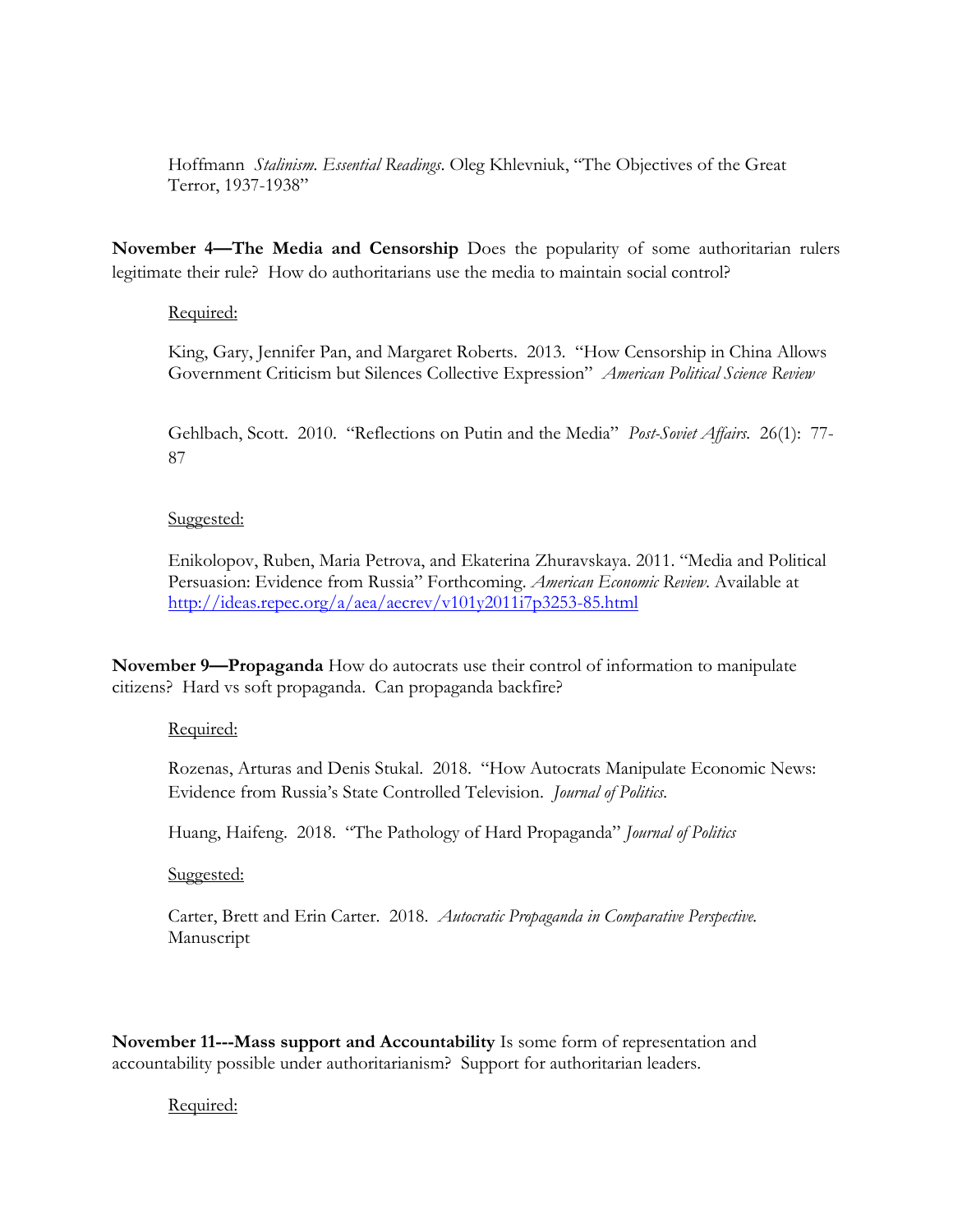Frye, Timothy, Scott Gehlbach, Ora John Reuter, and Kyle Marquardt. 2017. "Is Putin's Popularity Real? *Post-Soviet Affairs.*

Guriev, Sergei and Daniel Treisman. 2019*. "*Informational Autocrats*". Journal of Economic Perspectives*

Suggested:

Dimitrov, Martin. 2014. "What the Party Wanted to Know: Citizen Complaints as a Baromter of Public Opinion in Communist Bulgaria" *East European Politics and Societies and Cultures.* 

Truex, Rory. 2017. "Consultative Authoritarianism and Its Limits" *Comparative Political Studies.* 

Magaloni, Beatriz. 2006. *Voting for Autocracy.*

Miller, Michael. 2015. "Electoral Authoritarianism and Human Development" *Comparative Political Studies*

**November 16 — Natural Resources** How do authoritarian leaders use state resources to appease citizens and social groups? Are they different from democracies in this sense? The special role of oil and minerals.

Required:

Friedman, Thomas L. 2006. The first law of petropolitics. *Foreign Policy*, (154):28–36.

Ross, Michael. 2008. "Oil, Islam and Women" *American Political Science Review.* 102(1): 107- 123.

Suggested:

Ross, Michael. 2001. "Does Oil Hinder Democracy?" *World Politics.* 53(3): pp325-361.

Fish, M Steven. *Democracy Derailed in Russia,* Chapter 5

Dunning, Thad. 2008. *Crude Democracy: Natural Resource Wealth and Political Regimes*. New York: Cambridge.

**November 18—No Class**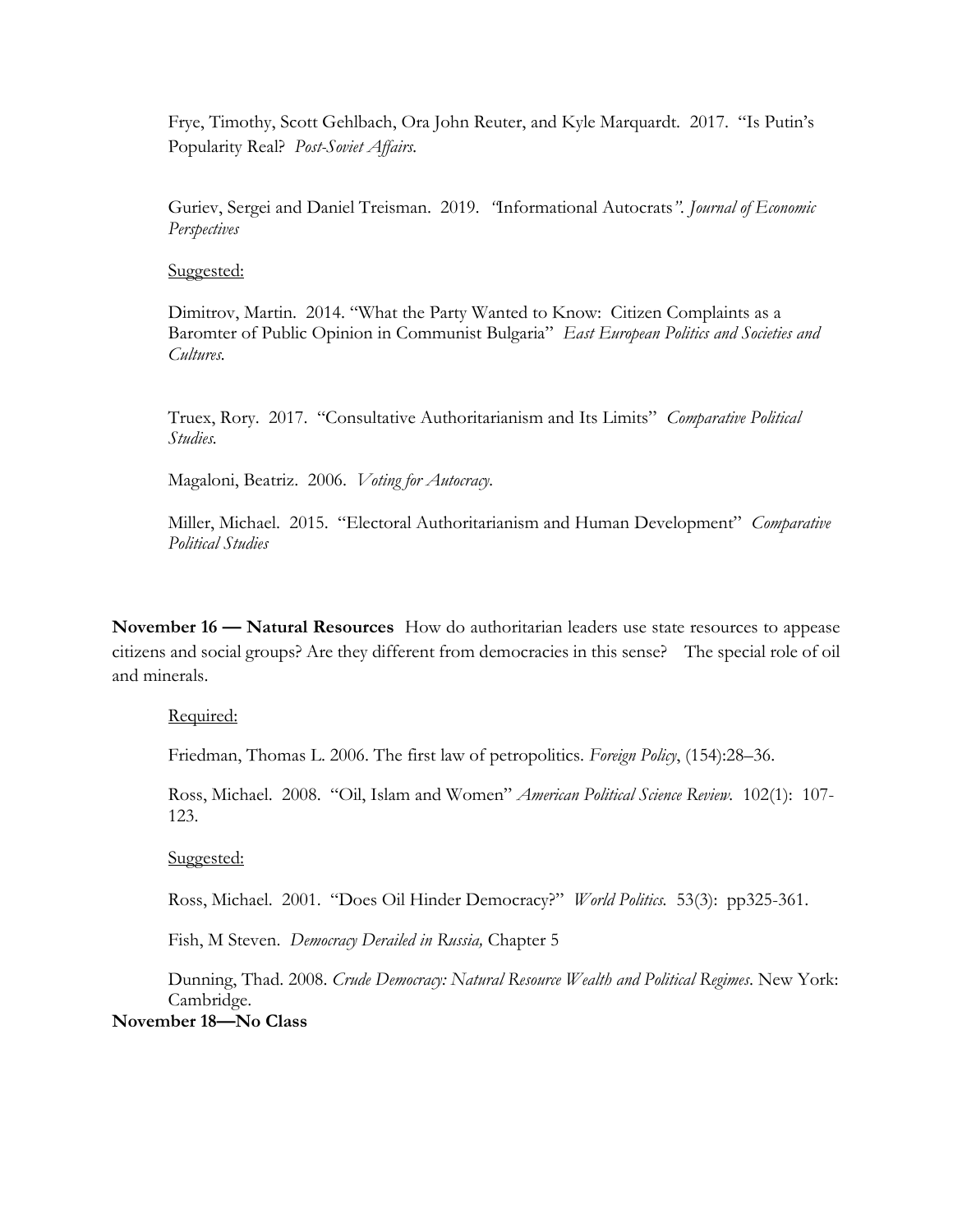**November 23—Electoral Authoritarianism** Regimes that hold semi-competitive elections. What is a hybrid regime?The gray area between democracy and authoritarianism. Are these the only 'modern' form of non-democratic regime?

# Required:

Steven Levitsky and Lucan Way. 2002. "The Rise of Competitive Authoritarianism," *Journal of Democracy*, 13(2): 51-65.

Schedler, Andreas. 2010 "Authoritarianism's Last Line of Defense*" Journal of Democracy* 21(1): 69-80

# Suggested:

Hale, Henry. 2010. "Eurasian Polities as Hybrid Regimes: The Case of Putin's Russia," Journal of Eurasian Studies 1(1).

Diamond, Larry. 2002. "Elections Without Democracy: Thinking About Hybrid Regimes," *Journal of Democracy* 13(2).

**November 30—Authoritarian Elections** Why do authoritarian leaders hold elections? Elections as mechanisms of authoritarian rule? Elections and Information.

# Required:

Lust, Okar. 2009. "Competitive Clientelism in the Middle East" *Journal of Democracy*

Knutsen, Carl Henrik, Havard Nygard, and Tore Wig. 2017. "Autocratic Elections: Stabilizing Tool or Force for Change?" *World Politics.*

# Suggested:

Blaydes, Lisa. 2008. "Authoritarian Elections and Elite Management: Theory and Evidence from Egypt" Working Paper. Available Online: <http://www.princeton.edu/~piirs/Dictatorships042508/Blaydes.pdf>

Lust-Okar E. 2009. "Legislative Elections in Hegemonic Authoritarian Regimes in *Democratization by Elections: A New Mode of Transition.*.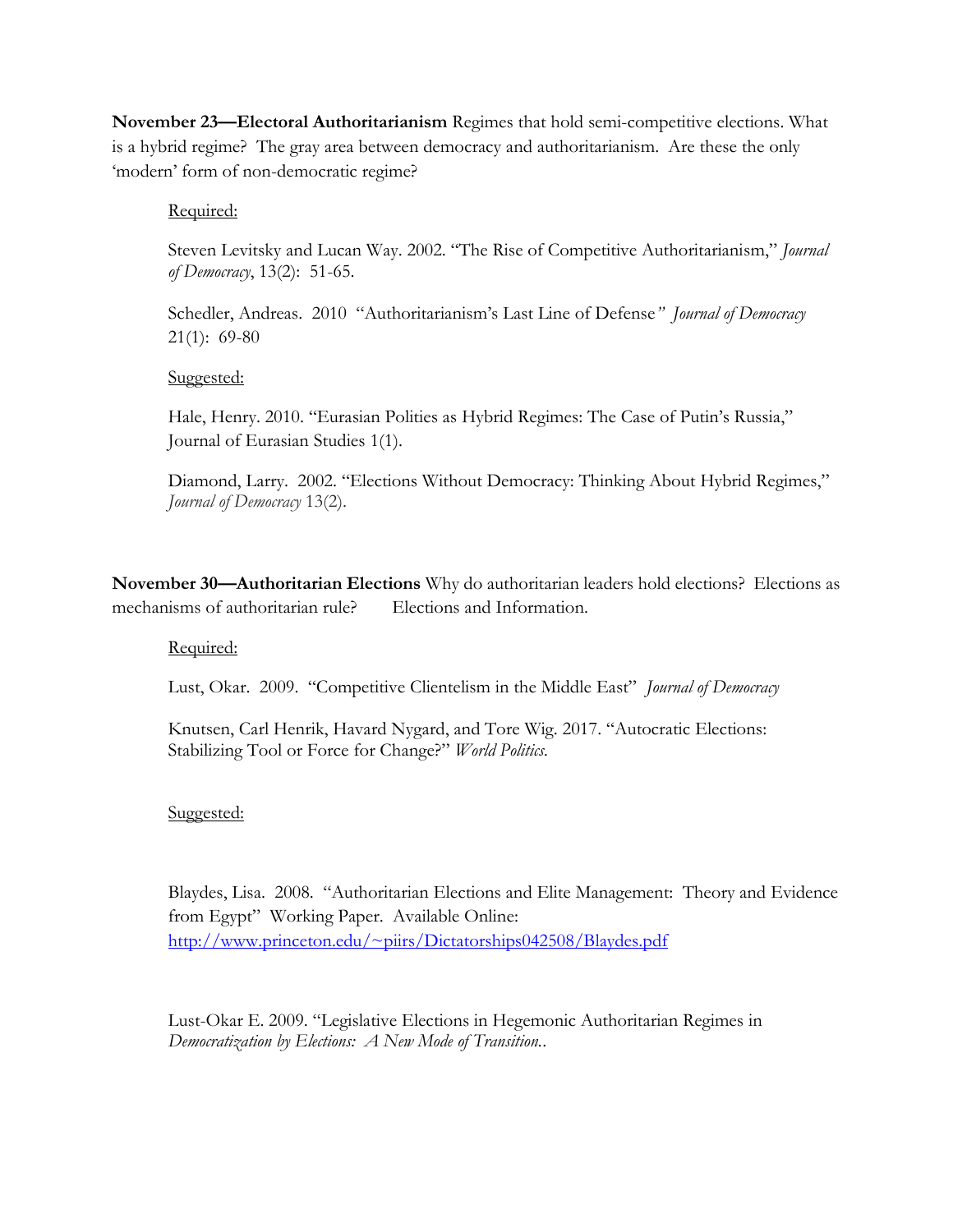Reuter, Ora John and Graeme Robertson. 2012. "Subnational Appointments in Authoritarian Regimes: Evidence from Russian Gubernatorial Appointments" *Journal of Politics.* 74(4)

Pop-Eleches, Grigore and Graeme Robertson. 2013. "Elections, Information, and Political Change in the Post-Cold War Era." *Comparative Politics*

Hale, Henry. 2005. "Regime Cycles: Democracy, Autocracy, and Revolution in Post-Soviet Eurasia." *World Politics*. 58(1): 133-165.

Brownlee, Jason. 2010. "Portents of Pluralism: How Hybrid Regimes Affect Democratic Transitions" American Journal of Political Science. 53(3).

Teorell, Jan and Axel Hadenius. 2009. "Elections as Levers of Democratization" in *Democratization by Elections: A New Mode of Transition.*.

**December 2**—In-Class Debate: The Future of Autocracy

**December 7—Vote Buying, Electoral Fraud, and Voter Coercion** Vote buying. Is vote-buying undemocratic? Why does vote-buying and voter coercion happen in some settings, but not others? Why use electoral fraud? Why not? How do we detect fraud?

# Required:

Schedler, Andreas. 2006. "What Is Vote Buying?" *Elections for Sale: The Causes and Consequences of Vote Buying*, ed. F.C. Schaffer (Lynne Rienner)

Simpser, Alberto. 2013. Why Governments and Parties Manipulate Elections. Chapter 1. Pp1-33

### Suggested:

Stokes, Susan. 2006. "Is Vote Buying Undemocratic?" *Elections for Sale: The Causes and Consequences of Vote Buying*, ed. F.C. Schaffer (Lynne Rienner)

Stokes, Suan. 2005. "Perverse Accountability: A Formal Model of Machine Politics with Evidence from Argentina. *American Political Science Review* 99 August 315-325.

Nichter, Simeon. 2008. "Vote Buying or Turnout Buying? Machine Politics and the Secret Ballot." *American Political Science Review , 102* (01), 19-31.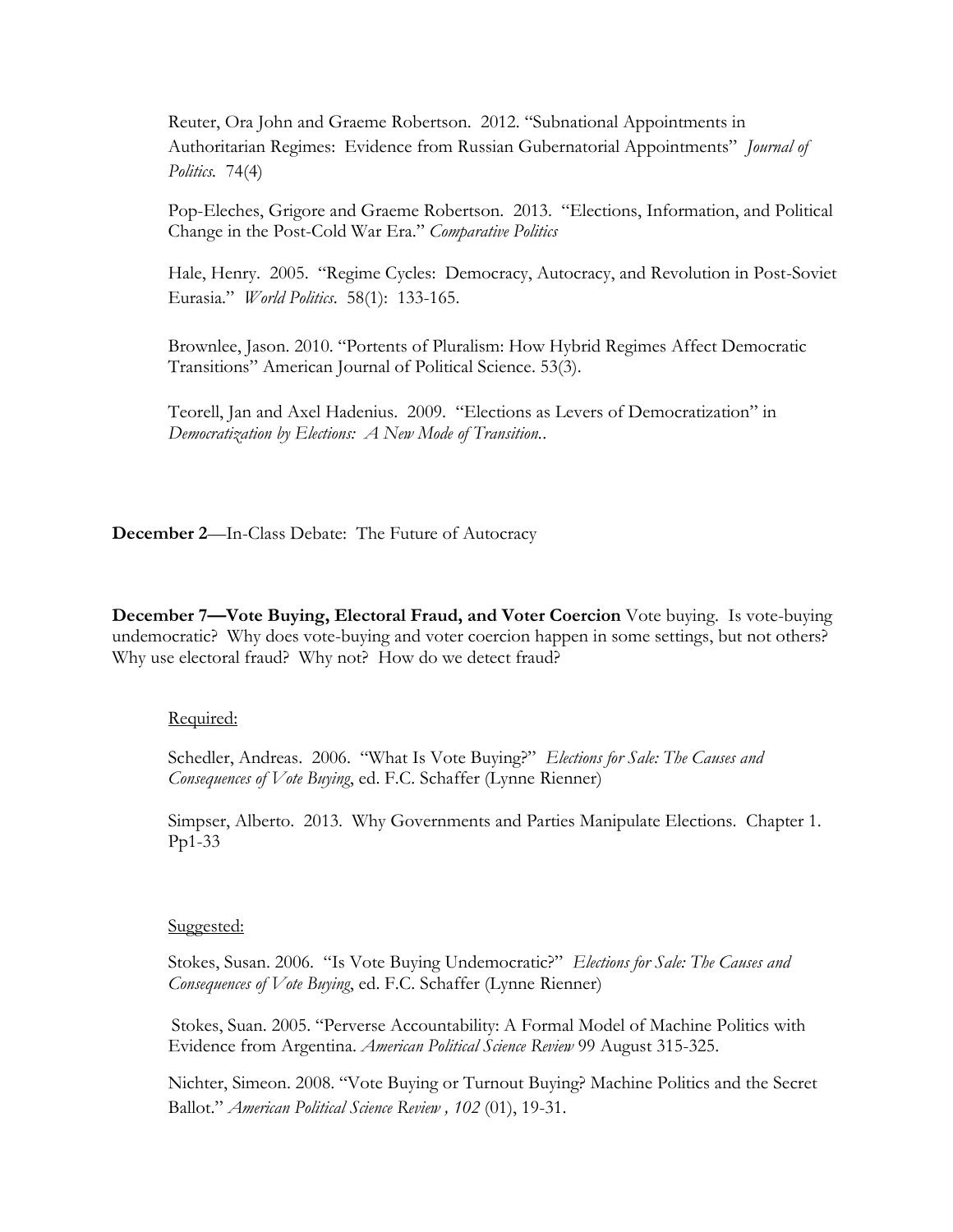Frye, Timothy, Ora John Reuter, and David Szakonyi. 2014. "Political Machines at Work: Voter Mobilization and Electoral Subversion in the Workplace" *World Politic*

Hyde, Susan D. 2007. ―The Observer Effect in International Politics: Evidence from a Natural Experiment.‖ *World Politics* 60 (1):37-63.

Enikolopov, Ruben, Vasily Korovkin, Maria Petrova, Konstantin Sonin, and Alexei Zakharov. 2013 "Field Experiment Estimate of Electoral Fraud in Russian Parliamentary Elections" *Proceedings of the National Academy of Sciences* 110(2)

Svolik, Milan and Ashlea Rundlett. 2016. "Deliver the Vote: Micromotives and Macrobehavior in Electoral Fraud" *American Political Science Reivew* 

**December 9—Opposition** Dilemmas of opposition under autocracy. How do opposition parties mobilize? How do they coordinate? Voting behavior of opposition supporters. Systemic and nonsystemic oppositions.

# Required:

Reuter, Ora John. 2021. "Civic Duty and Voting under Autocracy." *Journal of Politics.*

Armstrong, David, Ora John Reuter and Graeme Robertson. (2020) "Getting the Opposition Together: Protest Coordination in Authoritarian Regimes," *Post-Soviet Affairs*

### Suggested:

Howard, Marc Morje, and Philip Roessler. 2006. "Liberalizing Electoral Outcomes in Competitive Authoritarian Regimes."‖ *American Journal of Political Science* 50 (2): 365-81.

Lust-Okar, Ellen. 2004. "Divided They Rule: The Management and Manipulation of Political Opposition" *Comparative Politics.* 36(2): 159-179

Magaloni, Beatriz. 2006. *Voting for Autocracy.* Chapters 7 (and skim Chapter 5 for main idea)

Bunce, Valerie and Sharon Wolchik. 2010. "Defeating Dictators: Electoral Change and Stability in Competitive Authoritarian Regimes" *World Politics.* 62(1).